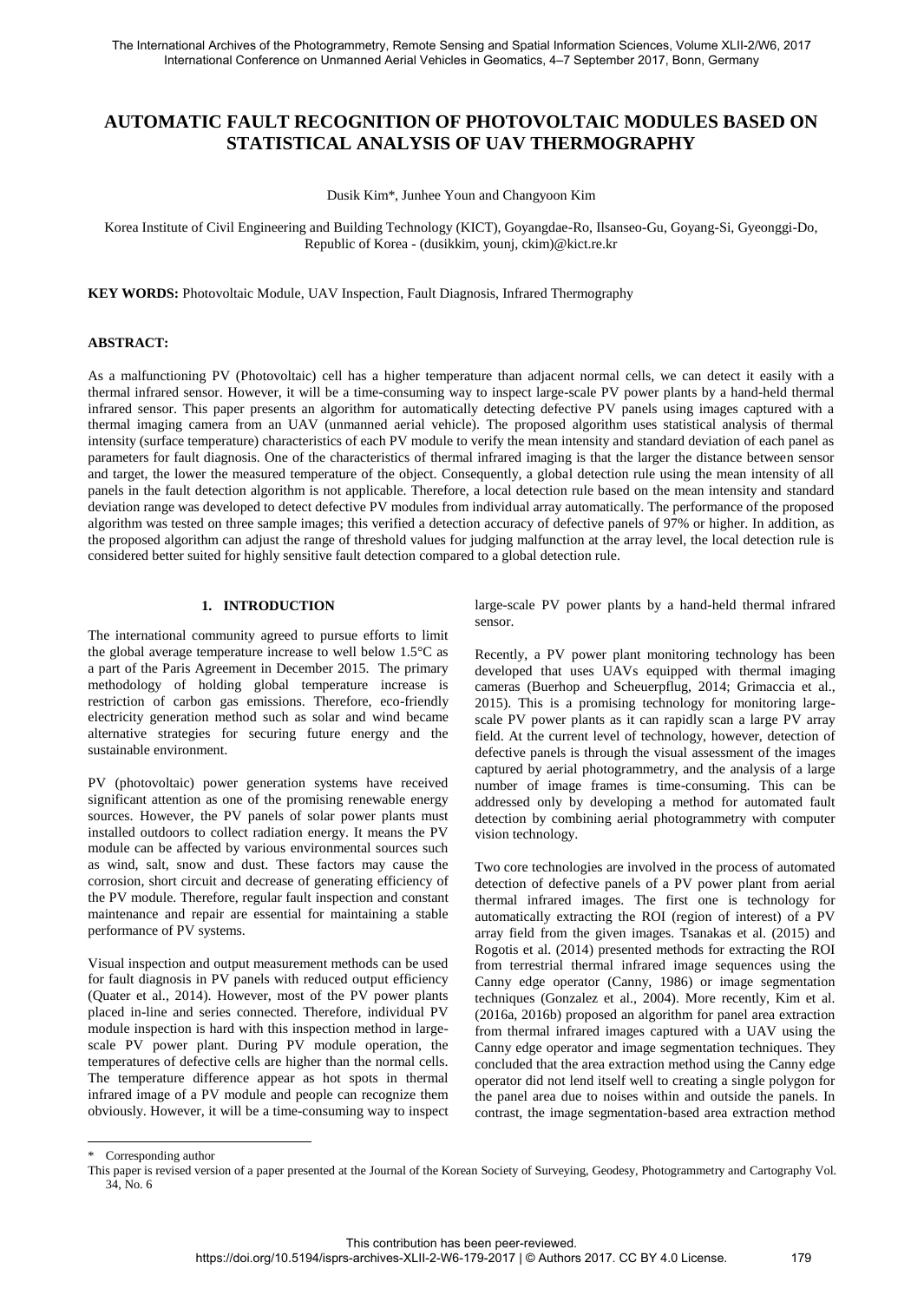was able to create polygons of individual panel areas, albeit limited by imperfect linearity.

The second core technology is one enabling automatic diagnosis of defective panels based on extracted PV panel areas. Tsanakas et al. (2015) designed a method to identify the location of hot spot cells on a PV panel using the Canny edge operator. In the PV power plant maintenance and repair regime generally applied in South Korea, any panel containing defective cells is replaced in its entirety. Hence, the algorithm should focus on diagnosing the function or malfunction of each panel rather than identifying the locations of hot spot cells within a panel. Consequently, it is considered reasonable to employ a method for comparing the intensity characteristics of individual panel area polygons, rather than one using threshold values such as the Canny edge operator, for developing an algorithm in this study. In a related previous study, Kim et al. (2016a) proposed using statistical characteristics of thermal intensity as parameters for panel fault diagnosis because defective panels display different patterns of intensity compared to intact panels. Drawing on this finding, this study aims to develop an algorithm capable of automated PV panel fault diagnosis using intensity-related statistical values of each panel based on extracted panel area polygons.

#### **2. ANALYSIS OF PV PANEL INTENSITY CHARACTERISTICS IN A THERMAL INFRARED IMAGE**

As experimental data, we used a sample image (Figure 1 (a)) obtained from a UAV with FLIR T620 thermal imaging camera), provided online by paul kitawa at a pixel size of 640×480. In a previous study (Kim et al., 2016b), we developed an image segmentation-based panel area extraction algorithm and created polygons for individual panel areas as shown in Figure 1 (b). The study confirmed that panel areas could be expressed with 93.9% accuracy compared with visually extracted and manually digitized panel boundaries using the performance assessment method of McGlone et al. (2004). In Figure 1 (c), each panel is labelled with a serial number assigned to each extracted panel area polygon. Visual inspection of the labelled panels reveals that hot spots are present on a total of five panels (6, 23, 26, 64, and 66) a string form. Analysis of the thermal characteristics of defective PV modules suggests these hot spots are due to defective bypass diodes within the modules.

To reduce fault diagnosis error, it is essential to consider the overall intensity characteristics of each panel. We compared intensity histograms in order to determine the intensity characteristics of normal and defective panels (Figure 2).



Figure 1. (a) Sample thermal infrared image (www.kiwata.de), (b) Panel area extraction result, and (c) Grayscale image with PV module numbers labelled



Figure 2. Examples of intensity histogram and statistical characteristics of normal and defective panels

The histograms on the left side in Figure 2 represent normal panels (25 and 63), and those on the right side represent defective panels (26 and 64). Because intensity distributions of normal panels are similar to those of adjacent panels, normal panels close to panels with hot spots were selected for comparison. The blue solid and dotted lines in Figure 2 represent the mean intensity and standard deviation range, respectively, of pixels in the entire panel area. The red diamond and solid line represent the mean intensity and standard deviation range, respectively, of the pixels in each panel area concerned. The normal panel histograms are distributed at an intensity range of 200 or lower and display patterns similar to the normal distribution of the entire panel area. In contrast, the defective panel histograms contain pixels with intensity values exceeding 200 and display multiple peaks that deviate from a normal distribution. Comparison of the mean intensity and standard deviation range of each panel revealed that while normal panels displayed values similar to the standard deviation range of the entire panel area, defective panels displayed higher values. This result is attributable to the increased intensity distribution range caused by the hot spots present on defective panels, resulting in a larger standard deviation.

## **3. DEVELOPMENT AND EVALUATION OF THE FAULT DIAGNOSIS ALGORITHM**

From the analysis of intensity-related statistics, we can derive a method for assigning a reference value applicable to the fault diagnosis algorithm. For the purpose of this study, the mean intensity and standard deviation of each panel were selected as parameters for fault diagnosis of PV panels. First, any panel with a mean intensity that deviates from the sample standard deviation of the sample mean intensities of the adjacent sample panels can be defined as a candidate defective panel. Here, adjacent panels are selected from panels situated in the same array. If the intensities of each panel can be normalized, the malfunction panel can be detected by analysing the intensities of the entire panel. However, for the normalization of the intensities, parameters that can grasp the geometrical relationship between the target and the sensor are required. Since these parameters were not obtained in this study, a comparison method between adjacent panels (panels located in the same array row) was applied to detect malfunctioning panels with only sample images. As such, if the standard deviation is calculated after dividing the number of the sample panels, the reference value for diagnosing a defective panel can be adjusted for each array, and candidate defective panels can be detected efficiently. In this study, this is defined as the CMI (criterion for mean intensities). Next, any panel with a 1σ intensity range larger than the standard deviation (average range of samples standard deviations) of all the adjacent panels can be classified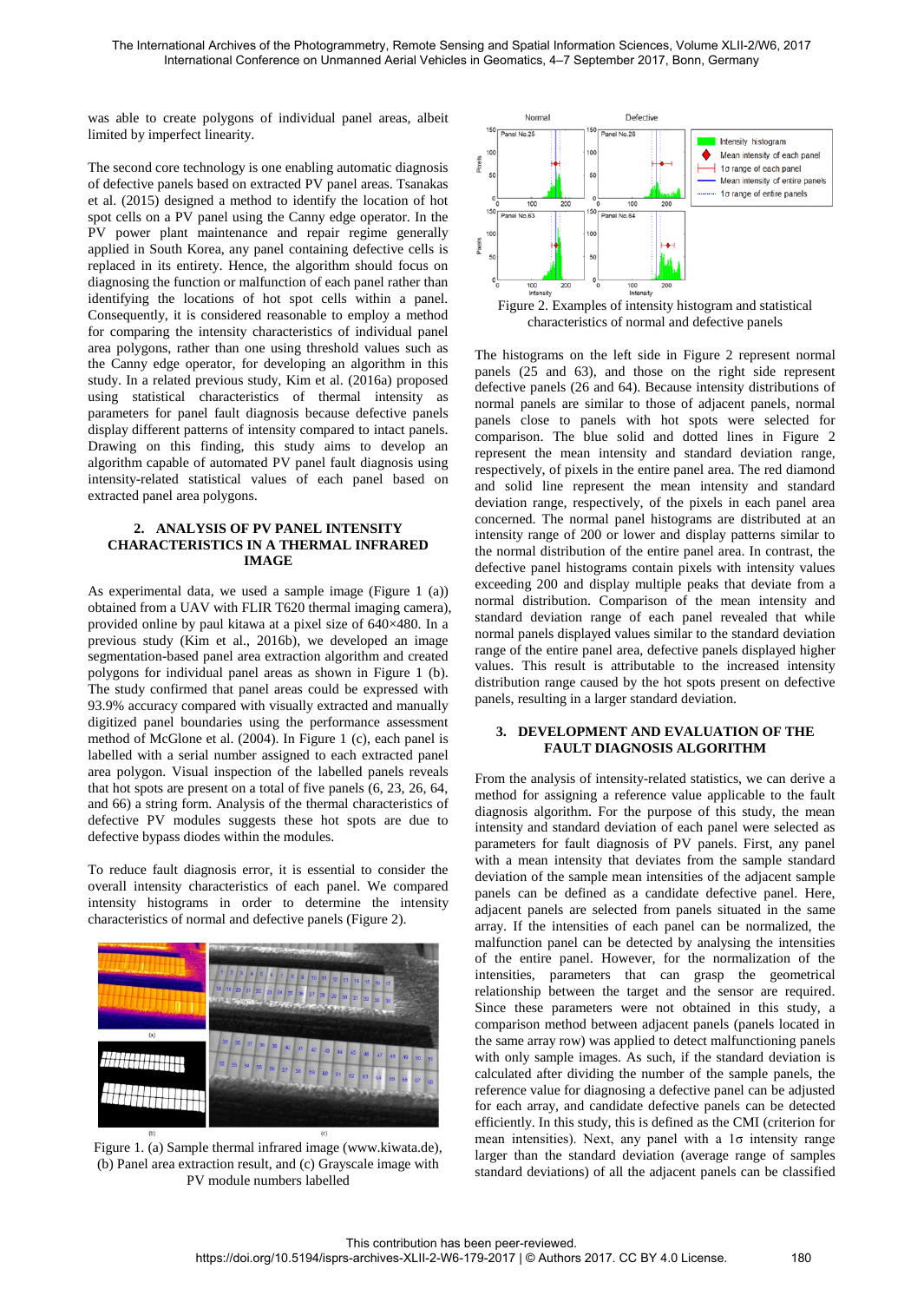as a candidate defective panel. In this paper, this is defined as the CSD (criterion for standard deviations). Here, the average standard deviation of all the adjacent panels was calculated by assigning weight to the number of pixels using Eq. (1), in order to reflect the different number of pixels in each panel ROI.

$$
S_w = \sqrt{\frac{(n_1 - 1)S_1^2 + (n_2 - 1)S_2^2 + \dots + (n_k - 1)S_k^2}{n_1 + n_2 + \dots + n_k - k}}
$$
(1)

where,  $S_w$  = weighted average of standard deviations

 $n =$  number of pixels of each panel

 $S_x$  = standard deviation of each panel

 $k =$  number of panels.

The conditions for defective panel detection were set as follows: (i) a mean panel intensity larger than the CMI; (ii) the sum of the average of standard deviations and mean intensity of the target panel larger than the sum of the CMI and mean intensity. These detection conditions were selected because the purpose of this study is to detect defective panels under the assumption that panels with hot spots are defective panels. Consequently, a panel with a mean intensity lower than the CMI range on the image is considered a normal panel. This criterion setting method, which uses  $1\sigma$  range, is an empirical method derived from thermal infrared image analysis of solar power plants. Since this method based on the empirical characteristics of intensity, various sample image analysis should be added to improve the integrity of the algorithm. Figure 3 describes flow chart of fault diagnosis algorithm.



Figure 3. Flow chart of fault diagnosis algorithm

Figure 4 presents results of diagnosing defective panels using the proposed algorithm. Red and green squares represent the mean intensities of normal panels and panels diagnosed as defective, respectively. Red lines represent the 1σ range of a given panel. Blue + and red  $\times$  represent the CMI and CSD ranges, respectively. In order to show whether a panel classified as a defective panel met the CSD condition, the CSD range of the panel concerned was marked as a blue  $\times$ . Figure 4 shows that a total of seven panels were recognized as defective, although the actual number of defective panels with hot spots on the image was confirmed as five. Hence, the algorithm was found to have limitations in fault diagnosis by classifying panels without hot spots, such as panels 17 and 50, as defective panels.



Figure 4. Result of fault diagnosis algorithm application

We performed additional algorithm implementation on two images for the purpose of evaluating the proposed algorithm. Figure 5 (a) and (b) present the results of target panel labelling after converting two thermal infrared images of 640×480 pixel size into grayscale images. The images were retrieved from the website of the paul kitawa company, as the example image presented earlier. Drawing on our previous study (Kim et al., 2016b), in which panel area ROIs were generated from these images, we were able to evaluate the results of algorithm implementation using the images and ROI data. There are three defective panels (11, 12, and 13) on image (a) and five defective panels (4, 32, 59, 60, and 65) on image (b). Figure 5 (c) and (d) present the results of panel area extraction.



Figure 5. (a) and (b) Additional test images for evaluation of the fault diagnosis algorithm (www.kitawa.de), (c) and (d) Results of panel area extraction

Figure 6 and 7 represent the results of algorithm implementation to the images in Figure 5 (a) and (b), respectively. The results of algorithm implementation on the two images were consistent with the defective panels recognized by visual inspection, and no diagnosis error of recognizing a defective panel and a normal panel occurred. In Figure 6, the mean intensity of each panel was found to increase exponentially as the row in the same array advanced. Likewise, the mean intensities of normal panels generally showed a continuous pattern well-aligned with the adjacent panels in terms of mean intensity. These characteristics allowed us to conclude that it was adequate to select the mean intensity of each panel as the main parameter for fault diagnosis in the proposed algorithm. Table 1 outlines the results of performance evaluation using a confusion matrix on the basis of the number of panels inspected. The proposed algorithm recognized all defective panels displayed on the images. As presented in Table 1, FN is 0 in all three images, i.e., completeness is 100%, which means that the proposed algorithm recognized all defective